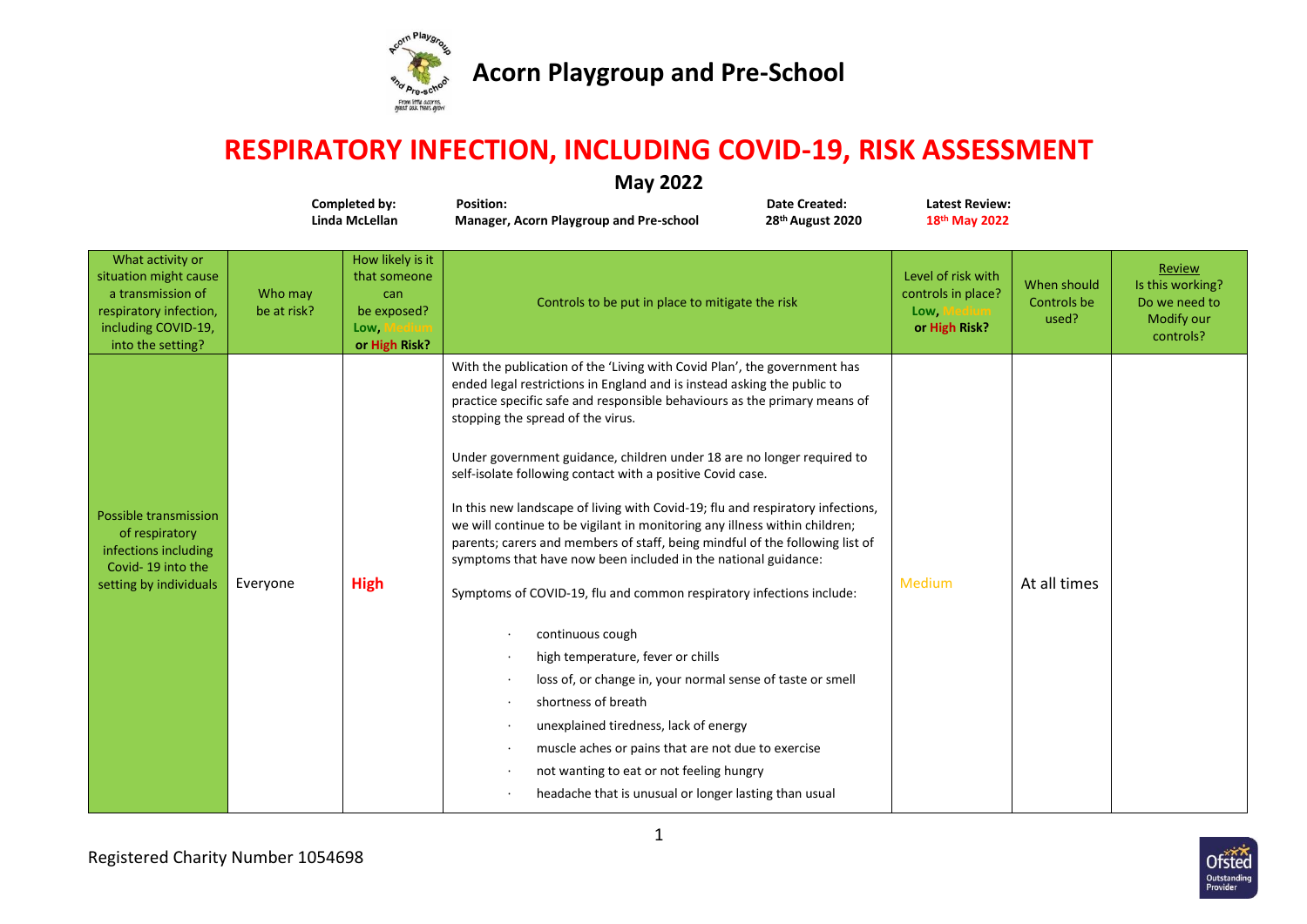|                                                                                                                                       |                       |             | sore throat, stuffy or runny nose<br>diarrhoea, feeling sick or being sick.                                                                                                                                                                                              |     |              |  |
|---------------------------------------------------------------------------------------------------------------------------------------|-----------------------|-------------|--------------------------------------------------------------------------------------------------------------------------------------------------------------------------------------------------------------------------------------------------------------------------|-----|--------------|--|
|                                                                                                                                       |                       |             | If you suspect your child is unwell                                                                                                                                                                                                                                      |     |              |  |
|                                                                                                                                       |                       |             | We ask that you keep your child away from the setting if they are unwell or<br>feeling poorly.                                                                                                                                                                           |     |              |  |
|                                                                                                                                       |                       |             | Where your child has a high temperature, the advice is to stay at home and<br>avoid contact with others where possible.                                                                                                                                                  |     |              |  |
|                                                                                                                                       |                       |             | Children can return to Acorn when they are well enough and their<br>temperature has returned to normal                                                                                                                                                                   |     |              |  |
|                                                                                                                                       |                       |             | Testing is no longer recommended. Where a child does test positive, they<br>should remain at home for 3 days and Acorn Playgroup and Pre-school<br>notified immediately                                                                                                  |     |              |  |
|                                                                                                                                       |                       |             | <b>STAFF</b>                                                                                                                                                                                                                                                             |     |              |  |
|                                                                                                                                       |                       |             | Where a member of Acorn Playgroup and Pre-school's staff tests positive<br>for Covid-19 they will remain away from the setting for 5 days from the<br>date of the positive test.                                                                                         |     |              |  |
|                                                                                                                                       |                       |             | Where a member of staff cannot access a test but has symptoms of a<br>respiratory infection, such as Covid-19, and they have a high temperature<br>or do not feel well, they will stay at home until they have a normal<br>temperature and are no longer feeling unwell. |     |              |  |
| Contact within a<br>large group of<br>children and adults -<br>increased possibility<br>of transmission of a<br>respiratory infection | Children and<br>staff | <b>High</b> | Windows will be kept open to regularly aid ventilation.<br>Children will be encouraged to be outside in the garden to maximise access<br>to fresh air and therefore reduce the possibility of transmission.<br>All equipment and toys are cleaned in strict rotation.    | Low | At all times |  |
| including COVID-19                                                                                                                    |                       |             |                                                                                                                                                                                                                                                                          |     |              |  |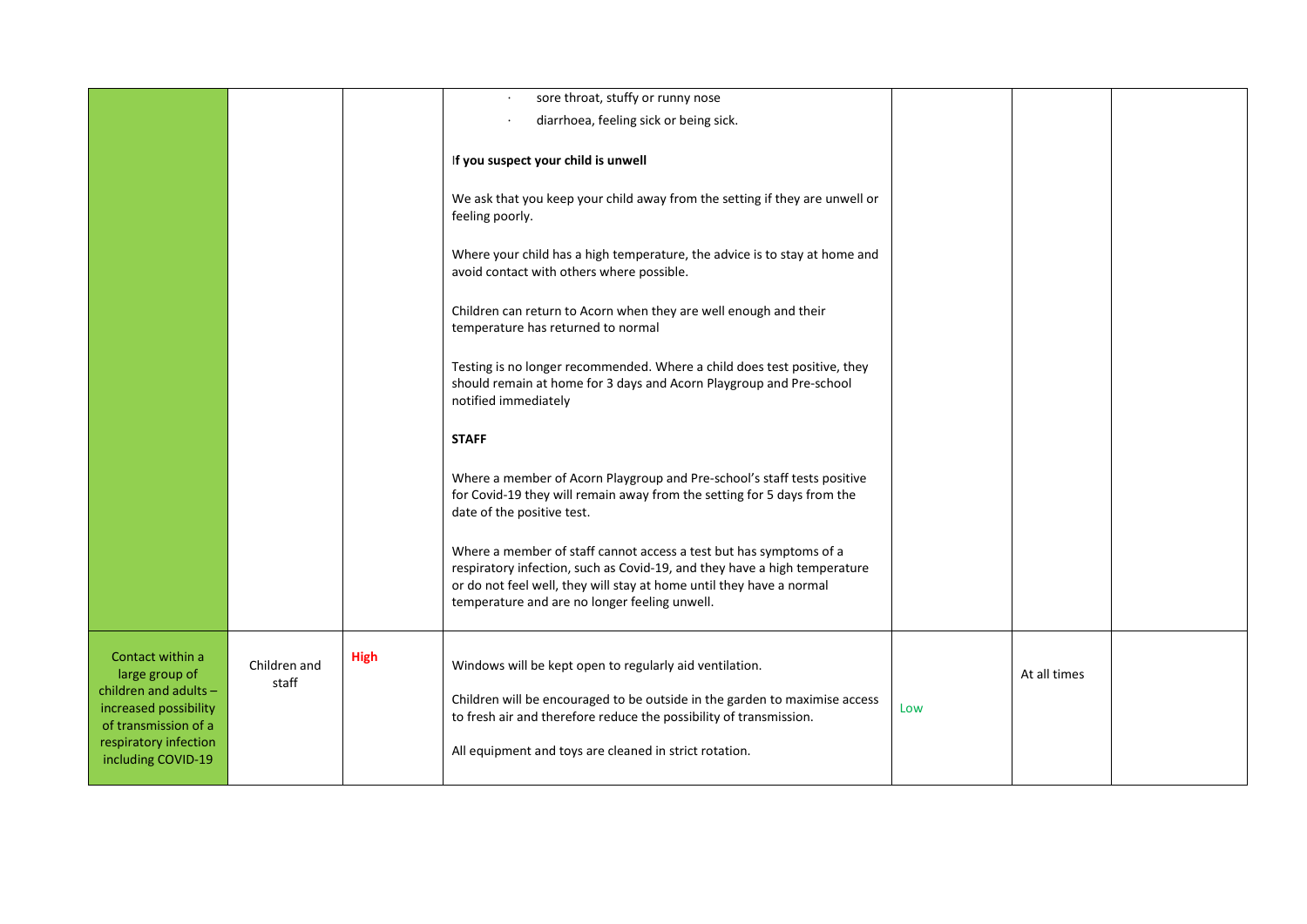| Re-use of tables and<br>chairs during the<br>session | Staff                                    | <b>Medium</b> | Tables and chairs to be wipes after use with disinfectant, paying close<br>attention to frequently touched areas ie sides of tables, backs of chairs etc                                                                                                                                                                                                                                                                                                                                                                                                                  | Low           | At all times                                    |  |
|------------------------------------------------------|------------------------------------------|---------------|---------------------------------------------------------------------------------------------------------------------------------------------------------------------------------------------------------------------------------------------------------------------------------------------------------------------------------------------------------------------------------------------------------------------------------------------------------------------------------------------------------------------------------------------------------------------------|---------------|-------------------------------------------------|--|
| Coughing and<br>sneezing                             | Children,<br>parents/carers<br>and staff | <b>High</b>   | Staff and parents to teach children about the "catch it and bin it" system to<br>reduce transmission:-<br>Children to be encouraged to cover their mouth if they cough, preferably<br>with a tissue, and then immediately wash their hands - min 20 seconds.<br>Tissues must be disposed of immediately.<br>Children to be encouraged to cover their mouth, preferably with a tissue, or<br>their hands when they sneeze. They must immediately wash their hands.<br>Surfaces that have been contaminated will be cleaned.<br>Clothing may need to be changed or cleaned. | <b>Medium</b> | At all times                                    |  |
| Children 'mouthing'<br>toys                          | Children and<br>staff                    | <b>High</b>   | Toys/equipment to be removed immediately and sterilised.                                                                                                                                                                                                                                                                                                                                                                                                                                                                                                                  | Low           | At all times                                    |  |
| Materials that may<br>aid transmission               | Children and<br>staff                    | <b>High</b>   | All books, mats and all equipment will be cleaned frequently. A weekly<br>cleaning rota of equipment and resources is in place. At the end of each<br>term the setting equipment and furniture will be thoroughly cleaned using<br>standard cleaning solutions and/or steam cleaning.                                                                                                                                                                                                                                                                                     | Low           | At all times                                    |  |
| Play equipment and<br>resources                      | Children and<br>staff                    | <b>High</b>   | A regular cleaning cycle of toys and equipment is in place. Checklist in<br>place.<br>Regularly touched surfaces on outdoor wooden permanent play equipment<br>will be disinfected at the beginning of each session. Checklist in place.                                                                                                                                                                                                                                                                                                                                  | Low           | At all times                                    |  |
| Child with medical<br>conditions                     | Child                                    | <b>High</b>   | Manager responsible for Health Care or child's Key Worker will discuss with<br>parents the medical needs of their child                                                                                                                                                                                                                                                                                                                                                                                                                                                   | <b>Medium</b> | <b>Before</b><br>children<br>return to<br>Acorn |  |